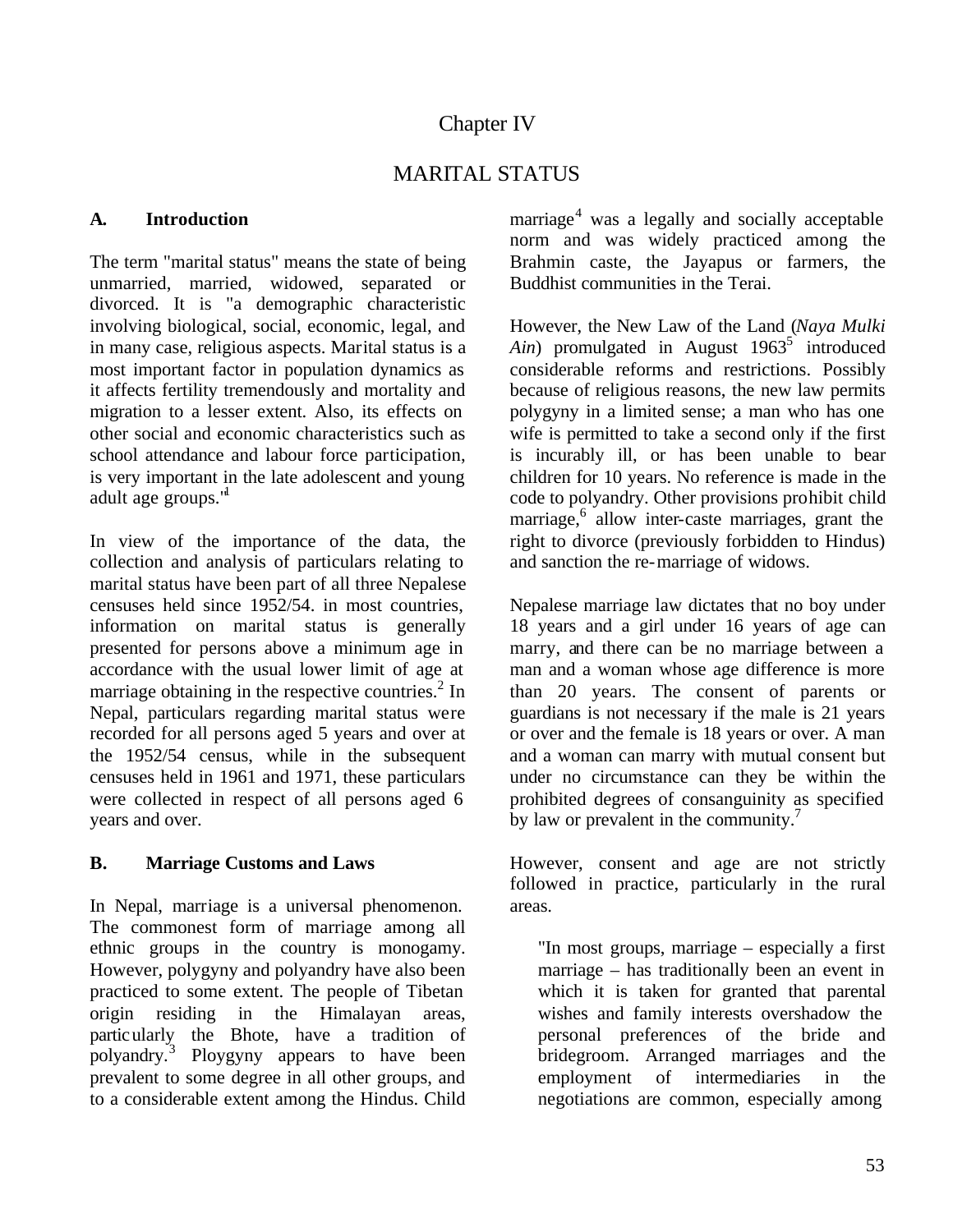the Indo-Nepalese. Some Tibeto-Nepalese, on the other hand, leave considerably wider latitude to their children in the selection of marriage partners – a circumstance which may be related to the comparative economic independence and social initiation enjoyed by women in these groups.<sup>18</sup>

Ceremonial marriages performed according to religious rites and rituals are the most traditional and most popular form of marriage. For example, the Pahari sacramental wedding ordinarily takes place out of doors in a temporary pavilion, and the ceremony conducted by a Brahmin priest includes the ritual dipping of water and the circumambulation of a sacred fire by the bridal pair. The ceremony is preceded by a feast hosted by the bride's family and followed the next day by one given by the family of the bridegroom. Common law marriages rank second in importance to ceremonial marriages. Common law marriages are usually preceded by various forms of dating. For instance, a public musical duet between a man and a woman in a village, or a wrestling bout between a Sherpa man and a Sherpa girl are tow interesting examples of dating, in which the male must win if a marriage is to follow. The ceremonial and common law marriages are not registered. Registered marriages are of relatively recent origin and as such have gained only limited popularity.

## **C. Changes in Marital Status**

## 1. *Over-all Trends*

The numerical and percentage distribution of the population aged 6 years and over by marital status for the three censuses since 1952/54 is given in table 19. it will be observed that the composition of the population by marital status changed very little, if at all, in the course of the two decades, 1952 to 1971. the proportion of married males increased from 58.6 per cent in 1952/54 to 61.1 per cent in 1961 and remained at this level until 1971. The proportion of widowers recorded a slight decrease while the proportion of widows declined appreciably over the two decades reflecting a greater decline in mortality among married males compared with married females. The proportion of divorced or separated for both sexes also declined during this period.

In order to eliminate the effects of changes in the age composition of the population between 1952/54 and 1971, the percentage distributions by marital status were standardized on the basis of the 1971 age structure of the population. When the age composition is held constant, the proportion of never married males remained almost constant between 1952/54 and 1961, and increased by over 3 percentage points between 1961 and 1971. the proportion of married males declined only slightly, whereas that of married females increased constantly, through modestly. The incidence of female widowhood indicated a considerable decline and male widowhood only a slight decline in the course of the two decades. The proportion of males who were divorced or separated declined substantially while the corresponding proportion for females remained constant between 1952 and 1961 and declined slightly during the next decade.

## 2. *Married Population*

The percentage distribution of the married population aged 6 years and over by sex and age groups in 1961 and 1971 and the percentage change in these proportions during 1961-1971 are shown in table 20.

In 1971, the proportions married among males increased from about 6 per cent for those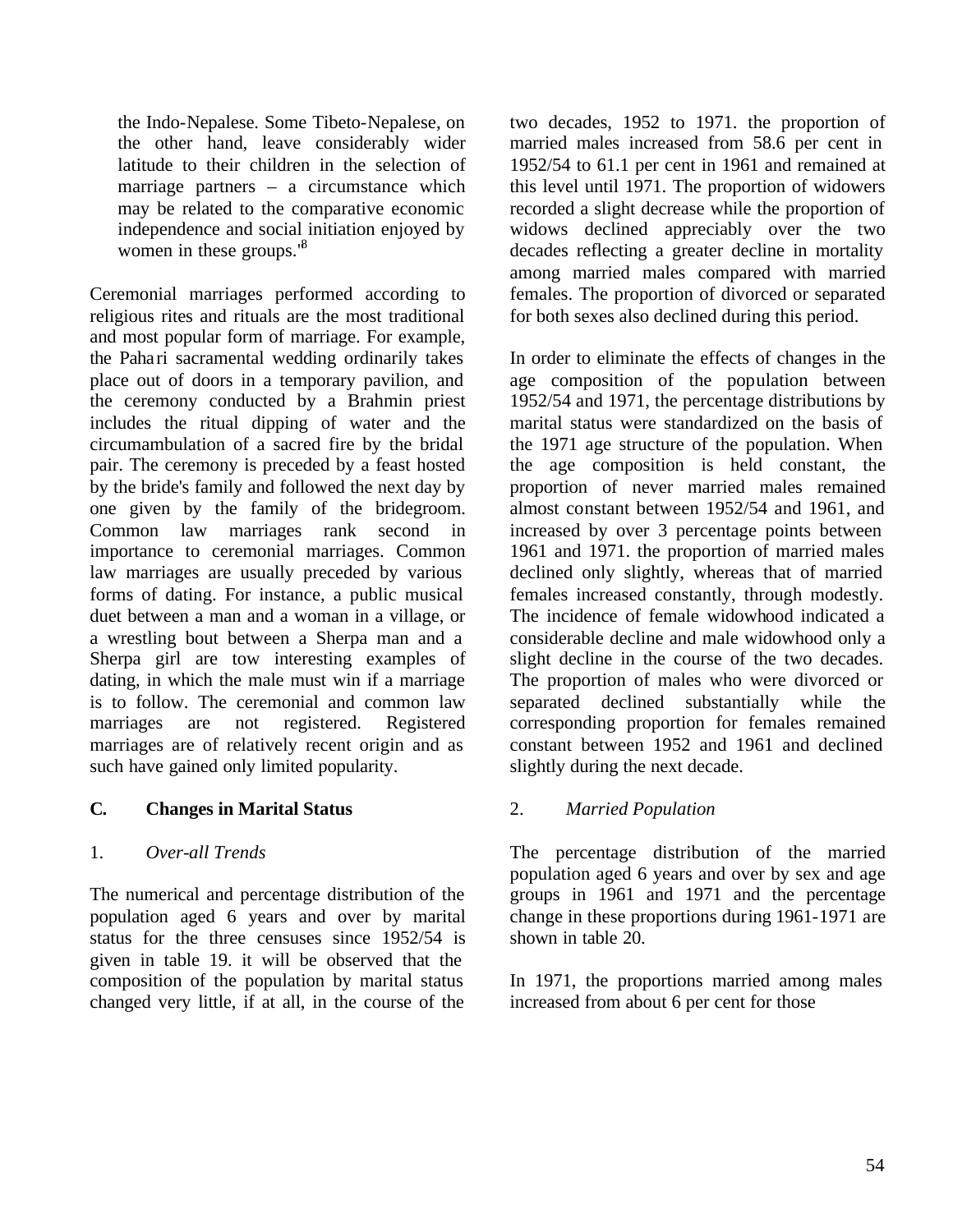|                           |               | 1952/54 census $a$ |                                                  |               | 1961 census    |                                                  | 1971 census   |                          |                                                  |  |
|---------------------------|---------------|--------------------|--------------------------------------------------|---------------|----------------|--------------------------------------------------|---------------|--------------------------|--------------------------------------------------|--|
| Sex and marital<br>status | <b>Number</b> | <b>Percent</b>     | <b>Standari</b><br>dized<br>percent <sup>b</sup> | <b>Number</b> | <b>Percent</b> | <b>Standari</b><br>dized<br>percent <sup>b</sup> | <b>Number</b> | <b>Percent</b>           | <b>Standari</b><br>dized<br>percent <sup>b</sup> |  |
| <b>Males</b>              |               |                    |                                                  |               |                |                                                  |               |                          |                                                  |  |
| Never married             | 1415954       | 40.3               | 37.9                                             | 1434263       | 37.7           | 37.7                                             | 1964799       | 41.0                     | 41.0                                             |  |
| Married                   | 1920212       | 54.7               | 56.8                                             | 2165004       | 57.0           | 56.7                                             | 2663167       | 55.6                     | 55.6                                             |  |
| Widowed                   | 151206        | 4.3                | 4.7                                              | 156487        | 4.1            | 4.2                                              | 151514        | 3.2                      | 3.2                                              |  |
| Divorced or Separated     | 15635         | 0.5                | 0.5                                              | 13173         | 0.3            | 0.3                                              | 11778         | 0.2                      | 0.2                                              |  |
| Unknown                   | 7774          | 0.2                | $\overline{\phantom{a}}$                         | 32964         | 0.9            | ٠                                                |               | $\overline{\phantom{0}}$ |                                                  |  |
| All statuses              | 3510781       | 100.0              | ۰                                                | 3801891       | 100.0          | $\blacksquare$                                   | 4791258       | 100.0                    | 100.0                                            |  |
| <b>Females</b>            |               |                    |                                                  |               |                |                                                  |               |                          |                                                  |  |
| Never married             | 1003804       | 27.6               | 26.1                                             | 988389        | 25.2           | 26.1                                             | 1391504       | 29.8                     | 29.8                                             |  |
| Married                   | 2108178       | 58.0               | 59.0                                             | 2399414       | 6101.0         | 60.4                                             | 2851945       | 61.2                     | 61.2                                             |  |
| Widowed                   | 5.5138        | 13.9               | 14.5                                             | 489568        | 12.5           | 12.4                                             | 407880        | 8.8                      | 8.8                                              |  |
| Divorced or Separated     | 12364         | 0.3                | 0.3                                              | 11834         | 0.3            | 0.3                                              | 11159         | 0.2                      | 0.2                                              |  |
| Unknown                   | 5882          | 0.2                | $\overline{\phantom{0}}$                         | 38382         | 1.0            | $\overline{\phantom{0}}$                         |               |                          |                                                  |  |
| All statuses              | 3635366       | 100.0              | $\overline{\phantom{a}}$                         | 3927587       | 100.0          | $\blacksquare$                                   | 4662488       | 100.0                    | 100.0                                            |  |

Table 19. Marital status of population aged 6 years and over by sex, 1952/54,1961 and 1971

*Source:* Central Bureau of Statistics, *Population Census 1952/54*, vol. I, part II, table 6; *Population Census 1961*, vol. III, part IV, table 7; and *Population Census 1971*, vol. II, part II, table 15.

a In respect of population aged 5 years and over. b Standardized on the basis of the 1971 age structure.

aged 10-14 years to about 27 per cent for those in the age group 15-19 years, and to about 66 per cent for those in the next higher age group, reaching a peak of 93 per cent for those aged 35- 39 years. Thereafter, the proportions recorded a gradual decline reaching about 79 per cent for the older age group 60 years and over.

A pattern of universal marriage for Nepalese women is evident from table 20. In 1971, the proportion married among females aged 10-14 years was about 13 per cent. This proportion increased sharply to about 60 per cent for those in the next higher age group, 15-19 years. At ages 20-24 years, over 90 per cent of the Nepalese women were married, and at aged 25-34 almost every Nepali woman was married. After age 35, the proportion of married women declined to a low of 44 per cent at ages 60 years and over.<sup>9</sup> It will also be observed from the table that in both 1961 and 1971 the proportion of females married was higher than the male proportions for all age groups up to 30-34 years; thereafter, the

proportions for males were higher than those for females.

A comparison of the proportions married in 1961 and in 1971 by age groups reveals substantial declines in the proportions for age groups up to 24 years for males, and up to 19 years for females. In terms of percentage points the decline is more marked in the age groups 10-14 and 15- 19 years for both males and for females. However, for all age groups beyond 25 years, the 1971 proportions were higher than the corresponding 1961 proportions for both sexes. The decline in the proportions married in the younger age groups may be attributed to the increasing tendency to postpone marriages. The increase in the proportions married at older ages is most probably due to decline in male and female mortality rates at these ages which has resulted in a decline in widowhood proportions and consequent increase in married proportions.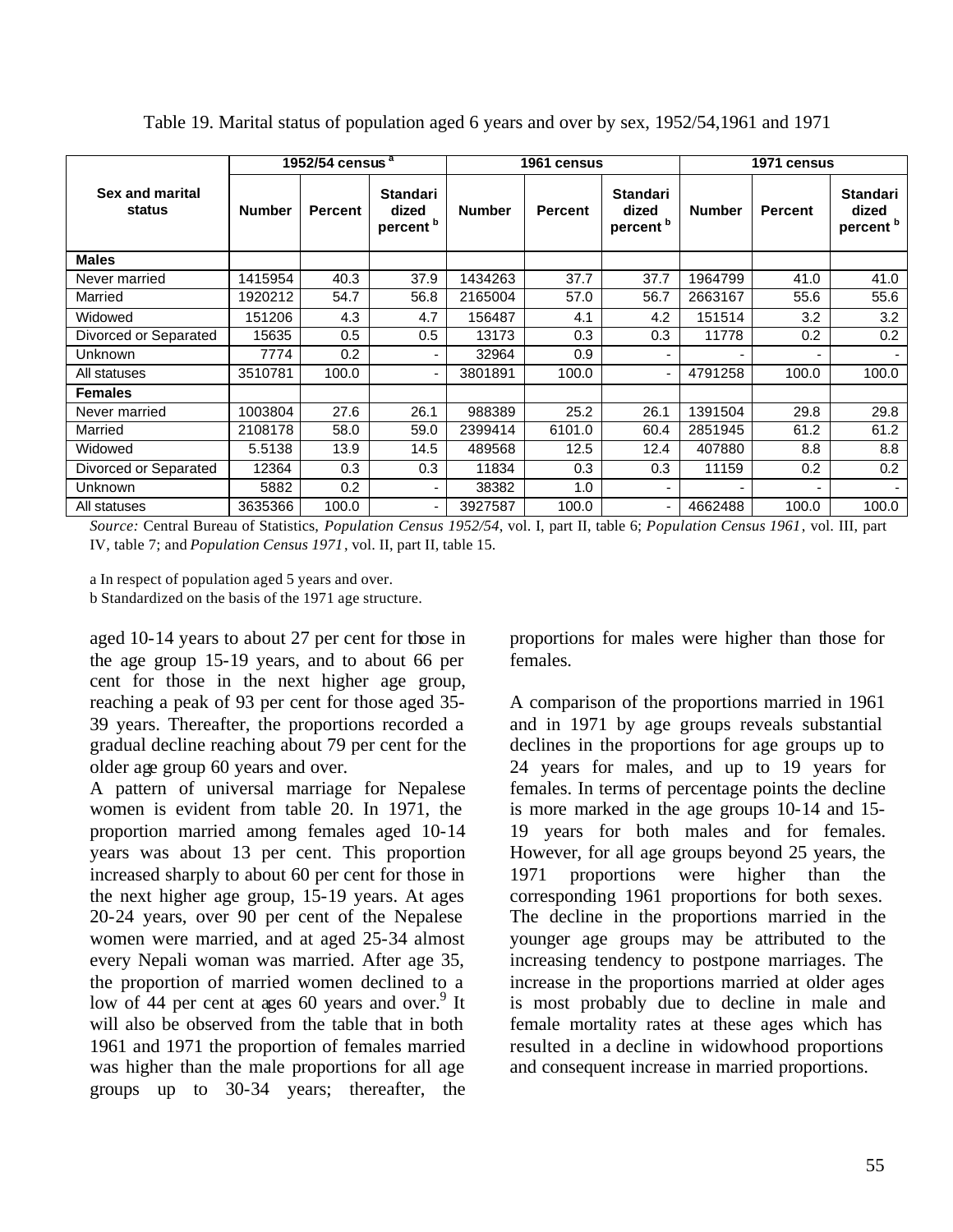| Age                |      | <b>Males</b> |      | <b>Females</b> |              | Percentage<br>change |
|--------------------|------|--------------|------|----------------|--------------|----------------------|
| group              | 1961 | 1971         | 1961 | 1971           | <b>Males</b> | <b>Females</b>       |
| $6 - 9$            | 3.0  | 1.2          | 5.3  | 2.3            | $-60.0$      | $-56.6$              |
| $10 - 14$          | 10.6 | 6.2          | 24.6 | 13.4           | $-41.5$      | $-45.5$              |
| 15-19              | 35.9 | 26.6         | 71.4 | 60.2           | $-25.9$      | -15.7                |
| 20-24              | 69.6 | 65.6         | 91.6 | 91.1           | -5.7         | -0.5                 |
| 25-29              | 85.3 | 85.7         | 93.7 | 95.4           | 0.5          | 1.8                  |
| 30-34              | 90.4 | 91.5         | 91.8 | 95.0           | 1.2          | 3.5                  |
| 35-39              | 91.8 | 93.3         | 86.7 | 92.0           | 1.6          | 6.1                  |
| 40-44              | 91.1 | 92.9         | 78.3 | 86.6           | 2.0          | 10.6                 |
| 45-49              | 89.5 | 92.4         | 68.6 | 80.6           | 3.2          | 17.5                 |
| 50-54              | 87.0 | 90.5         | 59.2 | 70.8           | 4.0          | 19.6                 |
| 55-59              | 84.1 | 88.5         | 50.8 | 66.6           | 5.2          | 31.1                 |
| $60+$              | 73.2 | 79.0         | 32.1 | 44.4           | 7.9          | 38.3                 |
| All ages<br>$\sim$ | 57.0 | 55.6<br>11   | 61.1 | 61.2           | $-2.5$       | 0.2                  |

Table 20. Age-sex-specific proportions of married persons in 1961 and 1971 and percentage changes in proportions married between 1961 and 1971

*Source:* Same as table 19.

Since no questions on age at marriage were included in the censuses, it is not possible to estimate the average age at married. Marriage registration data are not available in Nepal. However, by applying Hanjal's technique to estimate mean age at marriage, the Central bureau of Statistics estimated the singulated age at marriage as follows:

|      | Males | Females |
|------|-------|---------|
| 1961 | 20.4  | 15.7    |
| 1971 | 20.9  | 16.8    |

These estimates indicate that between 1961 and 1971, the singulated age at marriage has increased by 0.5 years for males and 1.1 years for females.

#### 3. *Unmarried Population*

The proportion of unmarried or never married persons to population in each sex in each age group for the year 1961 and 1971 is given in table 21. It will be seen that in both censuses and in each age group, the proportion of unmarried

males is higher than the proportion of unmarried females. It will also be noted that for both males and females the proportion of never-married diminishes with advancing age.

Table 21 also shows that between 1961 and 1971 there was an increase in the proportion of

Table 21. Age-sex-specific proportion of unmarried persons in 1961 and 1971 and percentage changes in proportions unmarried between 1961 and 1971

| Age       | <b>Males</b> |      |      | <b>Females</b> |              | Percentage change |
|-----------|--------------|------|------|----------------|--------------|-------------------|
| group     | 1961         | 1971 | 1961 | 1971           | <b>Males</b> | <b>Females</b>    |
| $6 - 9$   | 97.0         | 98.9 | 94.7 | 97.7           | 2.0          | 3.2               |
| $10 - 14$ | 89.3         | 93.7 | 75.1 | 86.6           | 4.9          | 15.3              |
| 15-19     | 63.3         | 73.0 | 25.7 | 39.3           | 15.3         | 52.9              |
| 20-24     | 26.4         | 33.1 | 5.3  | 7.9            | 25.4         | 49.1              |
| 25-29     | 10.2         | 12.3 | 1.9  | 2.6            | 20.6         | 36.8              |
| 30-34     | 4.7          | 5.7  | 1.0  | 1.4            | 21.2         | 40.0              |
| 35-39     | 2.7          | 3.3  | 0.8  | 1.1            | 22.2         | 37.5              |
| 40-44     | 2.1          | 2.3  | 0.7  | 0.9            | 9.5          | 28.6              |
| 45-49     | 1.6          | 1.6  | 0.6  | 0.8            |              | 33.3              |
| 50-54     | 1.5          | 1.4  | 0.6  | 0.7            | -6.7         | 16.7              |
| 55-59     | 1.3          | 1.2  | 0.5  | 0.7            | $-7.7$       | 40.0              |
| $60+$     | 1.0          | 1.1  | 0.5  | 0.6            | 10.0         | 20.0              |
| All ages  | 37.7         | 41.0 | 25.2 | 29.8           | 8.8          | 18.3              |

*Source:* Same as table 19.

Unmarried or never-married persons in all age groups for females and most age groups for males. In 1961, about 38 out of every 100 males and 25 out of every 100 females aged 6 years and over were unmarried. In 1971, these proportions increased to 41 for males and about 30 for females. The increase in the proportion of unmarried was greater in the case of females than males, and particularly significant in the case of females aged 10-14 years and 15-19 years.<sup>10</sup> In the case of males, the increase in the proportion of unmarried was significant for the 20-24 age group.

The increase in the proportion of unmarried persons between 1961 and 1971 is indicative of a changing marriage pattern, viz., an increasing tendency to postpone marriages. Nevertheless, the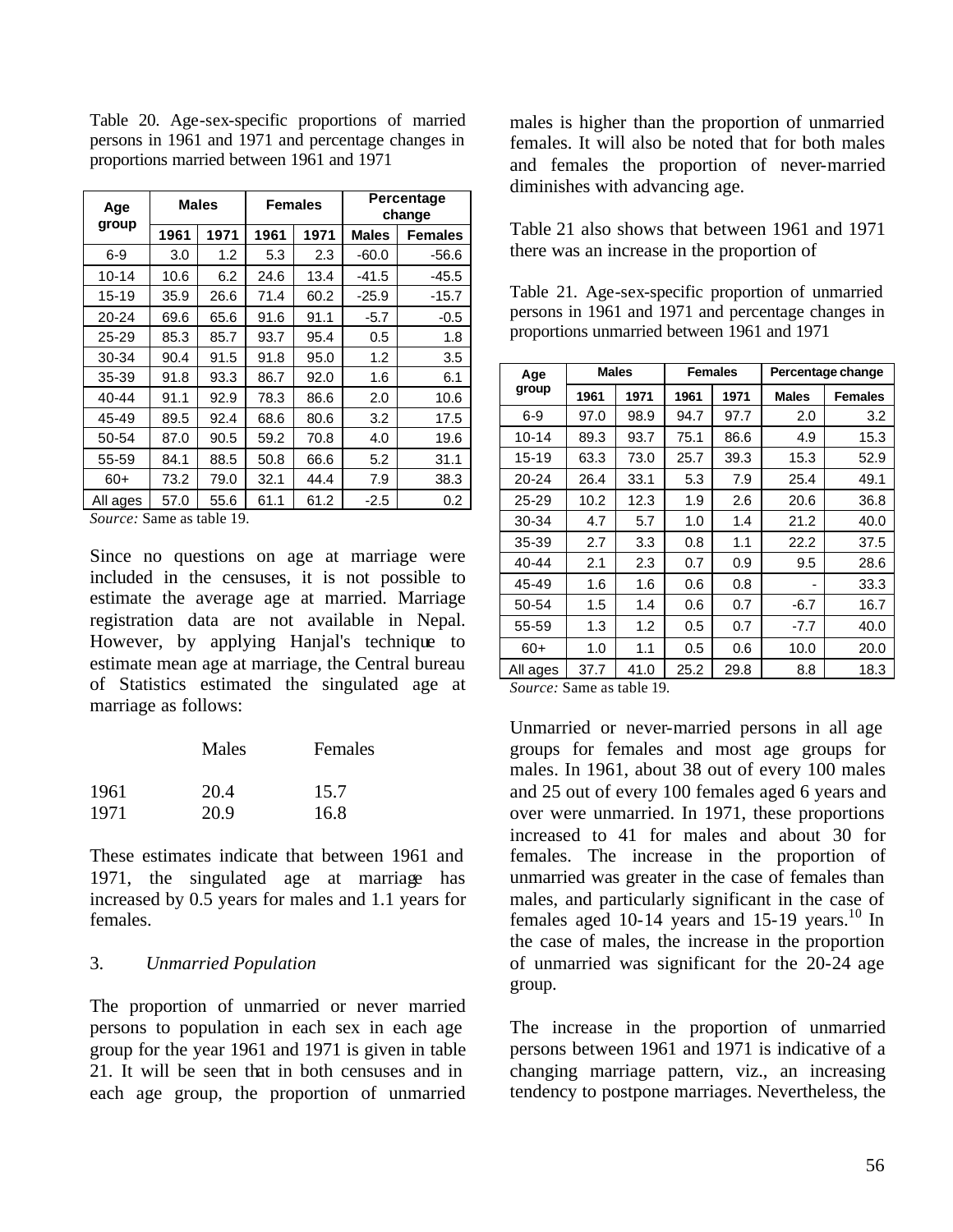rapidly diminishing proportions with age for both sexes suggest that almost 99 per cent of females and nearly 95 per cent of males got married before the age of 35 in 1961 as well as in 1971.

Table 22. Age-sex-specific proportions of widowed persons, 1961 and 1971

| Age       |       | <b>Males</b> |       | <b>Females</b> |              | Percentage<br>change |
|-----------|-------|--------------|-------|----------------|--------------|----------------------|
| group     | 1961  | 1971         | 1961  | 1971           | <b>Males</b> | <b>Females</b>       |
| $6-9$     | 0.01  | 0.01         | 0.04  | 0.02           |              | $-50.0$              |
| $10 - 14$ | 0.08  | 0.04         | 0.18  | 0.06           | $-50.0$      | -66.7                |
| 15-19     | 0.57  | 0.24         | 0.80  | 0.30           | $-57.9$      | $-62.5$              |
| 20-24     | 1.53  | 0.90         | 1.62  | 0.73           | $-41.2$      | $-54.9$              |
| 25-29     | 2.45  | 1.59         | 3.24  | 1.64           | $-35.1$      | $-49.4$              |
| 30-34     | 3.25  | 2.35         | 6.14  | 3.28           | $-27.7$      | -46.6                |
| 35-39     | 4.11  | 3.05         | 11.56 | 6.62           | $-25.8$      | $-42.7$              |
| 40-44     | 5.68  | 4.40         | 19.88 | 12.10          | $-22.5$      | $-39.1$              |
| 45-49     | 7.72  | 5.67         | 29.57 | 18.30          | $-26.6$      | $-38.1$              |
| 50-54     | 10.41 | 7.79         | 38.99 | 28.13          | $-25.2$      | $-27.9$              |
| 55-59     | 13.51 | 9.99         | 47.24 | 32.39          | $-26.1$      | $-31.4$              |
| $60+$     | 24.50 | 19.68        | 65.73 | 54.65          | $-19.7$      | $-16.9$              |
| All ages  | 4.10  | 3.20         | 12.40 | 8.80           | $-22.0$      | $-29.0$              |

*Source:* Same as table 19.

### 4. *Widowed, divorced or separated persons*

Persons who are widowed, as well as those who are divorced or separated from their spouses, constitute that fraction in a state of marital disruption. The proportion of population in these categories is no doubt important demographically, but marital disruption also very seriously affects family life.

The proportion of widowers and widows by age group in 1961 and 1971 is shown in table 22. as is to be expected, the highest proportions of widowed persons are found in the older age groups, the proportion widowed rising gradually with increasing age. It will also be noted that in almost all age groups the proportion of widows were substantially larger than those of widowers. This phenomenon could be attributed to several factors. In the first instance, men usually marry women who are younger than them and this means husbands in general will die earlier than their wives. Secondly, a widowed male has a better chance of remarried than a widowed female, and thus end his widowhood. Although the 1963 New Civil Code permits the remarriage of widows, religious and social traditions stand firmly against the remarriage of widows.<sup>11</sup>According to the orthodox doctrine of Hindu religion, widows have to lead a life of austerity and penance in the name of the dead husband. Thirdly, it is also suspected that the life expectancy of males is generally lower than that of females in Nepal.

It will also be observed from table 22 that in Nepal the incidence of widowhood recorded appreciable declines in all age groups between 1961 and  $1971$ .<sup>12</sup> These declines are more pronounced in the cae of females than males, especially in the older age groups. For instance, the proportion of widowed females declined from about 47 per cent in 1961 to about 32 per cent in 1971 at ages 55-59 years, and from about 66 to about 55 per cent at ages 60 years and over, while for males the corresponding declines were from about 14 to 10 per cent and from 25 to 20 per cent respectively. In the age group 45-49 years and 50- 54 years, the decline was more marked for females than for males. This change is generally attributed to the decline in mortality rates of males over the decade. The relatively small decline in the proportions of widowhood among males during this period may be attributed to increases in life expectancy of married females and to the increasing tendency among widowers to remarry.

As noted by Daibagya<sup>13</sup>, practically speaking Nepal has no history of divorce laws nor are there statistics on divorces. Until August 1963, apart from a few provisions for the Newar community, divorce as a legal decree, applicable to all citizens alike, was not recognized. Neither the courts nor even society were very concerned about it. However, a written divorce deed<sup>14</sup> from the husband was not uncommon, without any assistance from the court. People accepted such practices as part of their daily life, generally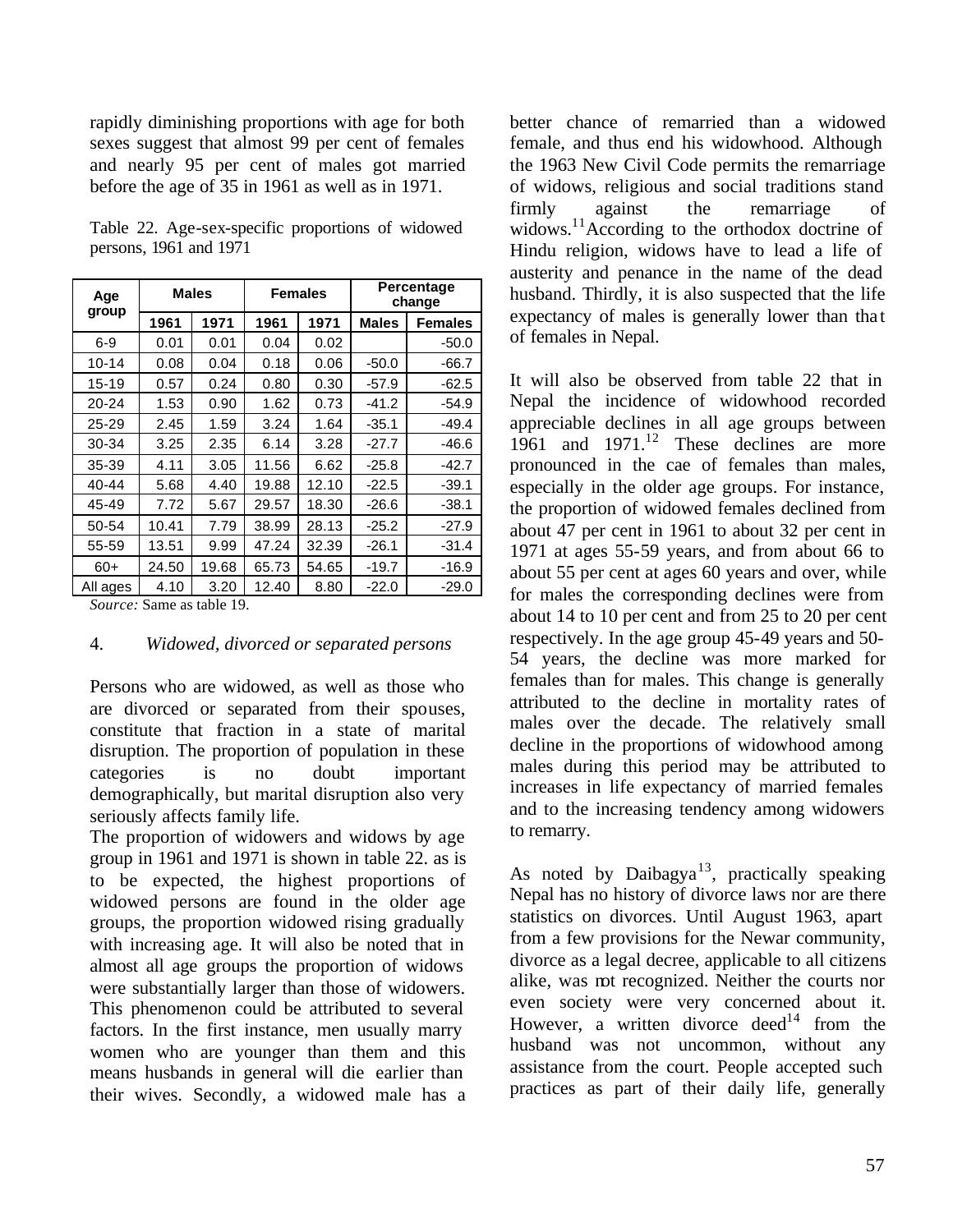without expressing any strong views for or against. In the past, the lawmakers were also of the view that such concepts were in keeping with those propagated in the original Hindu jurisprudence, that is, wives were in practice perpetually dominated by their husbands.<sup>15</sup> However, the New Civil Code of 1963 lays down very stringent conditions against divorce and extremely heavy demands on divorcing males.

The proportion of divorced/separated persons in each age group for 1961 and 1971 is shown in table 23. it will be noted that the proportions divorced as a function of age show a more or less

Table 23. Age-sex-specific proportions of divorced/separated persons, 1961 and 1971

| Age       | <b>Males</b> |      | <b>Females</b> |      | Percentage<br>change |                |  |
|-----------|--------------|------|----------------|------|----------------------|----------------|--|
| group     | 1961         | 1971 | 1961           | 1971 | <b>Males</b>         | <b>Females</b> |  |
| $6-9$     | 0.00         | 0.00 | 0.00           | 0.00 |                      |                |  |
| $10 - 14$ | 0.02         | 0.02 | 0.03           | 0.02 | -                    | $-33.3$        |  |
| $15 - 19$ | 0.23         | 0.13 | 0.29           | 0.18 | $-43.5$              | 37.9           |  |
| $20 - 24$ | 0.63         | 0.40 | 0.45           | 0.33 | $-36.5$              | $-26.7$        |  |
| $25 - 29$ | 0.69         | 0.50 | 0.45           | 0.35 | $-27.5$              | $-22.2$        |  |
| 30-34     | 0.61         | 0.46 | 0.43           | 0.33 | $-24.6$              | $-23.3$        |  |
| 35-39     | 0.47         | 0.39 | 0.46           | 0.35 | $-17.0$              | $-23.9$        |  |
| 40-44     | 0.40         | 0.35 | 0.46           | 0.35 | $-12.5$              | $-23.9$        |  |
| 45-49     | 0.41         | 0.29 | 0.42           | 0.35 | $-29.3$              | $-16.7$        |  |
| 50-54     | 0.38         | 0.26 | 0.38           | 0.34 | $-31.6$              | $-10.4$        |  |
| 55-59     | 0.35         | 0.25 | 0.41           | 0.31 | $-28.6$              | $-24.4$        |  |
| $60+$     | 0.39         | 0.30 | 0.24           | 0.36 | $-23.1$              | 50.0           |  |
| All ages  | 0.30         | 0.20 | 0.30           | 0.24 | $-33.3$              | $-20.0$        |  |

 *Source:* Same as table 19.

unimodal distribution. This pattern is evident for males in both years and for females in 1961. compared with those of most western societies, the divorce rates in Nepal are negligible, mainly because of religious sanctions against divorce and remarriage of divorced women, and because of longstanding social permissiveness in the past for polygyny. The divorces or separations without a legal decree have shown a decline over time in all age groups and among both sexes. These declines may be statistically significant but their absolute numbers are quite small.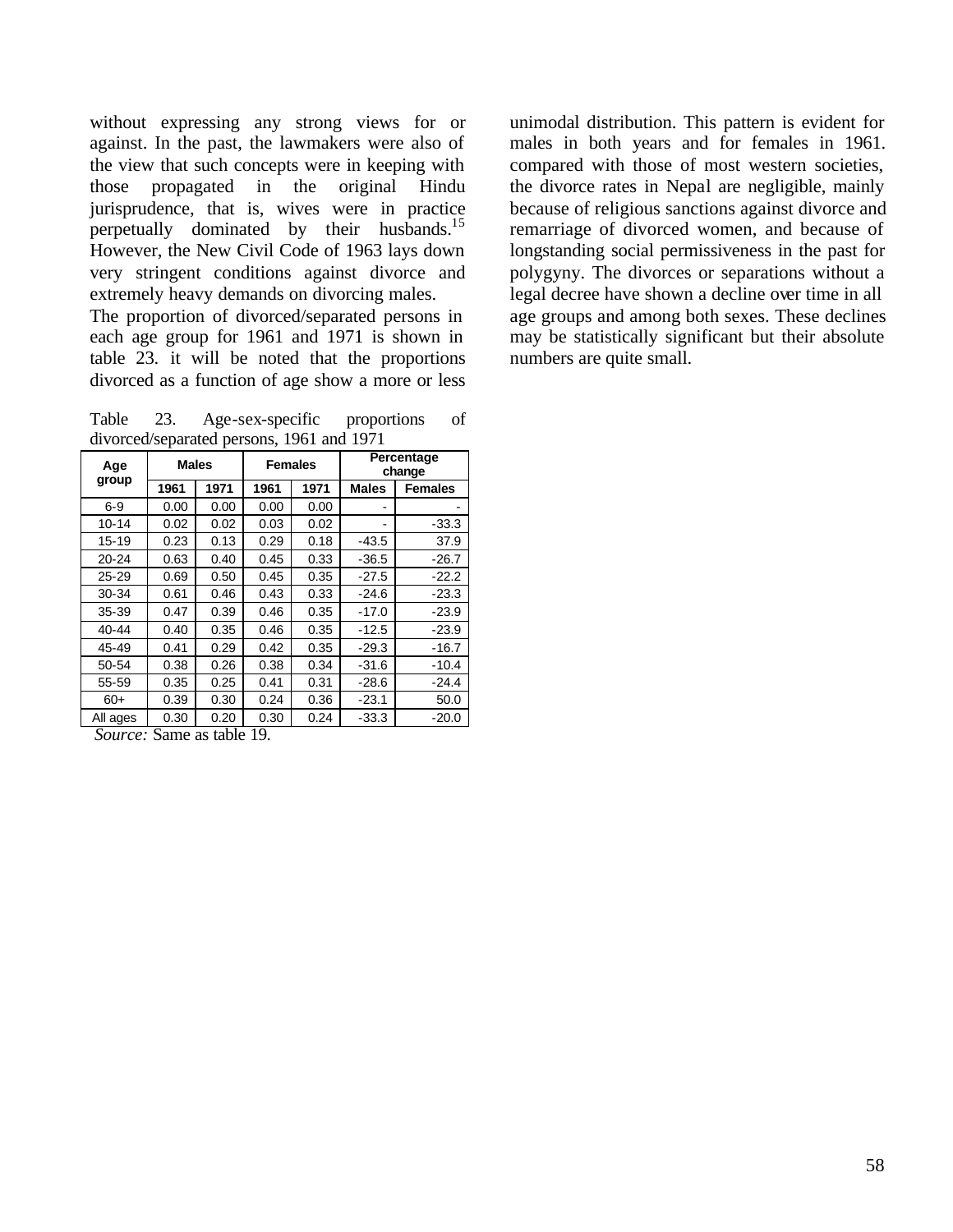| Age group                                   |             | <b>Nepal</b> |             | <b>Mountains</b> | <b>Hills</b> |        | <b>Kathmandu</b><br>valley |        | Terai       |        |
|---------------------------------------------|-------------|--------------|-------------|------------------|--------------|--------|----------------------------|--------|-------------|--------|
|                                             | <b>Male</b> | Female       | <b>Male</b> | Female           | Male         | Female | Male                       | Female | <b>Male</b> | Female |
| $6-9$                                       | 1.2         | $2.4\,$      | 0.4         | 0.5              | 0.4          | 0.2    | 0.5                        | 0.8    | 0.2         | 4.2    |
| $10 - 14$                                   | 6.3         | 13.4         | 1.8         | 4.6              | 1.8          | 5.1    | 1.7                        | 3.5    | 11.4        | 25.6   |
| 15-19                                       | 27.0        | 60.7         | 15.1        | 34.8             | 18.5         | 51.4   | 16.2                       | 55.8   | 38.3        | 75.1   |
| 20-24                                       | 66.9        | 92.1         | 52.1        | 75.3             | 62.8         | 88.7   | 52.8                       | 87.3   | 72.7        | 96.3   |
| 25-29                                       | 87.7        | 97.4         | 76.6        | 89.8             | 86.9         | 96.6   | 78.9                       | 93.4   | 90.0        | 98.9   |
| 30-34                                       | 94.4        | 98.6         | 88.3        | 94.3             | 94.7         | 98.2   | 89.5                       | 96.0   | 95.3        | 99.5   |
| 35-39                                       | 96.8        | 98.9         | 92.7        | 96.2             | 97.2         | 98.8   | 92.9                       | 96.5   | 97.2        | 99.7   |
| 40-44                                       | 97.7        | 99.1         | 95.2        | 97.1             | 98.0         | 99.1   | 94.8                       | 97.1   | 98.0        | 99.8   |
| 45-49                                       | 98.4        | 99.2         | 97.5        | 97.5             | 98.8         | 99.1   | 96.5                       | 98.2   | 98.5        | 99.8   |
| 50-54                                       | 98.6        | 99.3         | 97.7        | 97.0             | 99.0         | 99.2   | 96.9                       | 98.2   | 98.4        | 99.7   |
| 55-59                                       | 98.8        | 99.3         | 97.3        | 87.3             | 99.1         | 99.3   | 97.6                       | 98.3   | 98.7        | 99.7   |
| 60-64                                       | 98.9        | 99.4         | 97.6        | 98.5             | 99.1         | 99.4   | 97.9                       | 98.2   | 98.7        | 99.7   |
| $65+$                                       | 99.0        | 99.4         | 97.9        | 98.3             | 99.1         | 99.3   | 98.4                       | 98.5   | 98.0        | 99.6   |
| All ages 6 years and over                   | 59.0        | 70.2         | 51.4        | 63.3             | 54.9         | 66.9   | 54.9                       | 67.0   | 62.7        | 74.4   |
| Standardized <sup>a</sup> 6 years and over  | 59.0        | 70.2         | 53.2        | 62.1             | 57.7         | 67.2   | 53.6                       | 72.2   | 61.9        | 74.3   |
| All ages 15 years and over                  | 80.7        | 92.2         | 72.2        | 82.5             | 77.7         | 89.7   | 73.2                       | 87.0   | 85.4        | 95.9   |
| Standardized <sup>a</sup> 15 years and over | 80.7        | 92.2         | 73.7        | 83.2             | 80.1         | 90.1   | 74.3                       | 97.0   | 83.8        | 95.4   |

Table 24. Ever-married persons as proportion of total population by age, sex and selected regions, 1971

*Source:* Central Bureau of Statistics, Census of Population, 1971, vol. I, table 15.

a Standardized on the basis of the age structure of the total population of Nepal.

### 5. *Regional Variations*

The proportions of ever-married persons by age, sex and selected ecological regions are shown in table 24. It may be noted that at the younger ages up to 19 years, the proportions of married females are, by and large, considerably higher than the corresponding proportions for males. Since the number of males and females in the eligible age groups are more or less equal, there appears to have been an underreporting of male marriages at younger ages.

Nevertheless, it is evident from table 24 that the incidence o marriages at early ages (below 19 years) is substantially higher in the Terai than any other region.

"The differences of ever-married proportions at early ages between the mountain inhabitants and population of the other parts of the country, reflect the differences in social and religious norms among the Buddhists in the north and the Hindus in the south. While the institution of marriage in Hindu Religion insists on early marriage for girls, these traditions are not followed by the Buddhist. $1^{16}$ 

Also, the very low proportions observed in the Kathmandu Valley are probably due to the relatively large urban population among whom early marriages are less common.

It is also evident from the table that the unstandardized over-all proportion of evermarried population among those aged 6 years and over, as well as those aged 15 years and over, is highest in the Terai region and lowest in the mountains region for both males and females. When the rates for various regions are standardized on the basis of the age structure obtaining for the country as a whole, the highest over-all proportion of married among both male and females aged 6 years and over was again recorded for the Terai region; but in regard to those aged 15 years and over, the highest proportion for males was noted in the Terai and for females in the Kathmnadu Valley. The lowest standardized over-all proportions for both males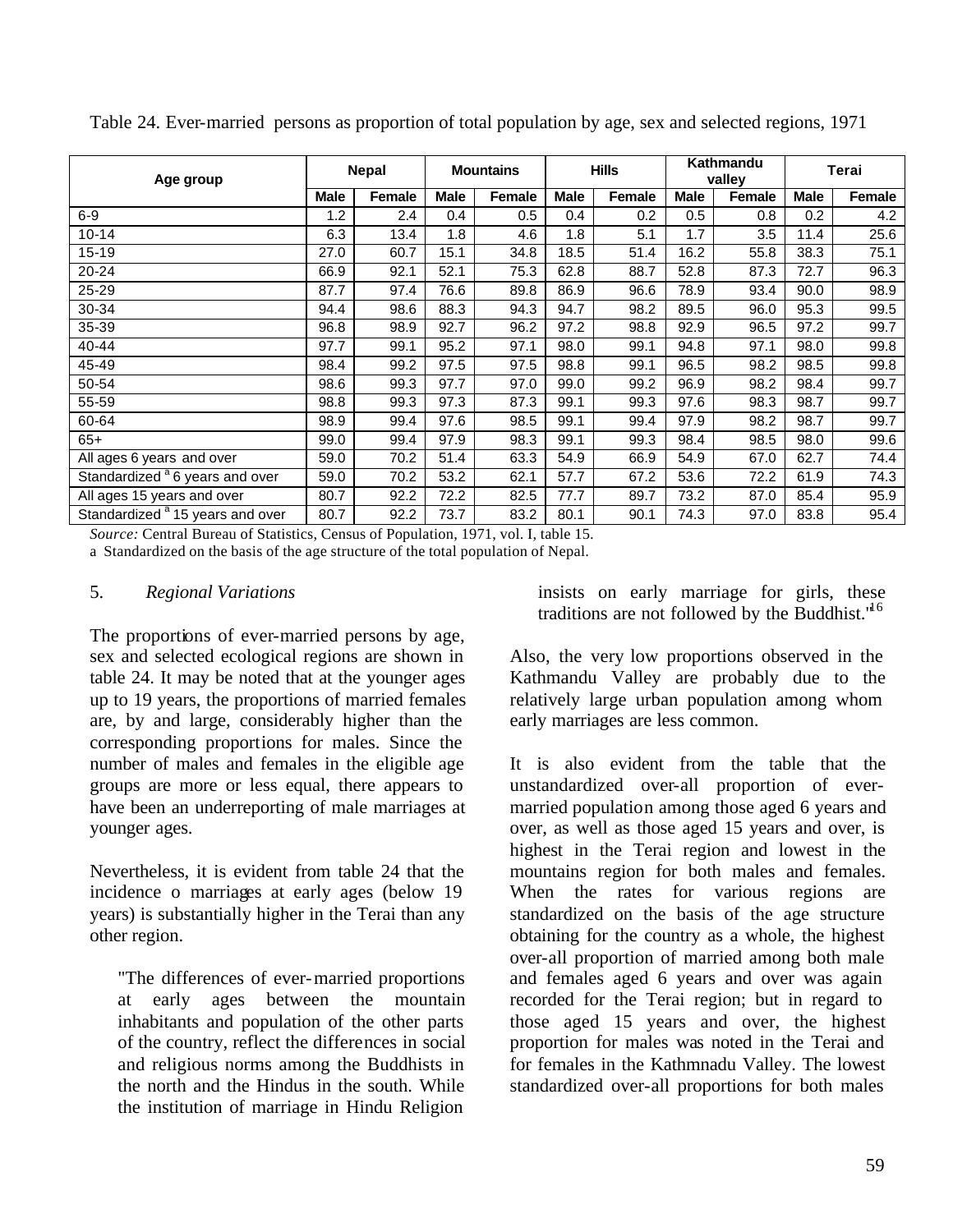and females were also recorded for the mountains regions.

As is to be expected, the proportion of evermarried varies as an increasing function of age, starting with the lowest percentage in respect of the first age group and ending with the highest proportion in the last age group. Nearly 50 per cent of Nepalese men in all regions are married once before reaching age 24, while the same proportion of females in all regions are married once before reaching the age of 19 years except in the mountains where the median appears to be 24 years.<sup>17</sup> Thus, apart from the mountains, the median age of getting married for females is about 5 years less than for males. Nearly 95 per cent of males are married once by the time they reach the age group 30-34 in the Terai and 40-44 years in the mountains. In regard to females, the 95 per cent mark is reached by women in the Terai when they are 20-24 years old, and in the mountains at ages 35-39 years.

The data collected from the Nepal Fertility Survey was also analyzed to obtain information regarding differentials in mean age at marriage. It has, however, to be noted that cross-sectional data on age at marriage obtained form a sample of ever-married women are subject to a censoring effect, this effect being more marked in the younger age groups thus resulting in an underestimate of age at marriage. With a view to overcoming this problem, the analysis of differentials in mean age at marriage was carried out in respect of women age 25 years or more who married before the age of  $25.^{18}$ 

It will be seen from table 25 that the mea age at marriage of those women who were married before their twenty-fifth birthday is 15.0 years. The mean age at marriage for women aged 25-34 years was lower than that for women in the 35-49

Table 25. Means age at marriage (in years) of women by current age and region of residence, 1976

| <b>Current</b> |      | <b>Region of residence</b> |                 |              |  |  |  |  |  |  |
|----------------|------|----------------------------|-----------------|--------------|--|--|--|--|--|--|
|                | Hill | <b>Terai</b>               | <b>Mountain</b> | <b>Nepal</b> |  |  |  |  |  |  |
| $25 - 29$      | 15.1 | 14.6                       | 15.6            | 14.9         |  |  |  |  |  |  |
| 30-34          | 14.8 | 14.6                       | 16.1            | 14.8         |  |  |  |  |  |  |
| 35-39          | 15.6 | 14.9                       | 15.5            | 15.3         |  |  |  |  |  |  |
| $40 - 44$      | 15.4 | 14.4                       | 15.6            | 15.1         |  |  |  |  |  |  |
| 45-49          | 15.8 | 14.9                       | 14.5 $^{\circ}$ | 15.3         |  |  |  |  |  |  |
| All ages       | 15.3 | 14.7                       | 15.5            | 15.0         |  |  |  |  |  |  |

*Source: Nepal Fertility Survey 1976, First Report* (Kathmandu, Ministry of Health, Nepal FP/MCH Project, 1977), table 4.2

a Less than 50 cases but more than 30.

age group. "The slight variation is probably reflective of recall problems rather than as indication of any actual historical decline in age at marriage. $19$  It is also evident from the table that women in the Terai region tend to get married earlier than their sisters from the hills and mountains.

The proportion of ever-married population aged 6 years and over in 1961 and 1971 for the ten geographic regions adopted in the 1961 census is shown in table 26. It will be observed that in keeping with the national trends, there was a decline in the proportion of ever-married in all ten regions both among males and females. However, the decline was more marked in some regions than in the others. The decline was more pronounced in the eastern Terai and eastern hills regions. Though a declining trend has started to occur in western Hills and western Terai,

"it is most likely that the low rate of literacy and the overwhelming agricultural activities may resist, for some period of time, drastic changes in marital pattern. The decline in the ever-married males and females has occurred in the regions where the proportions were substantially higher than the average. $120$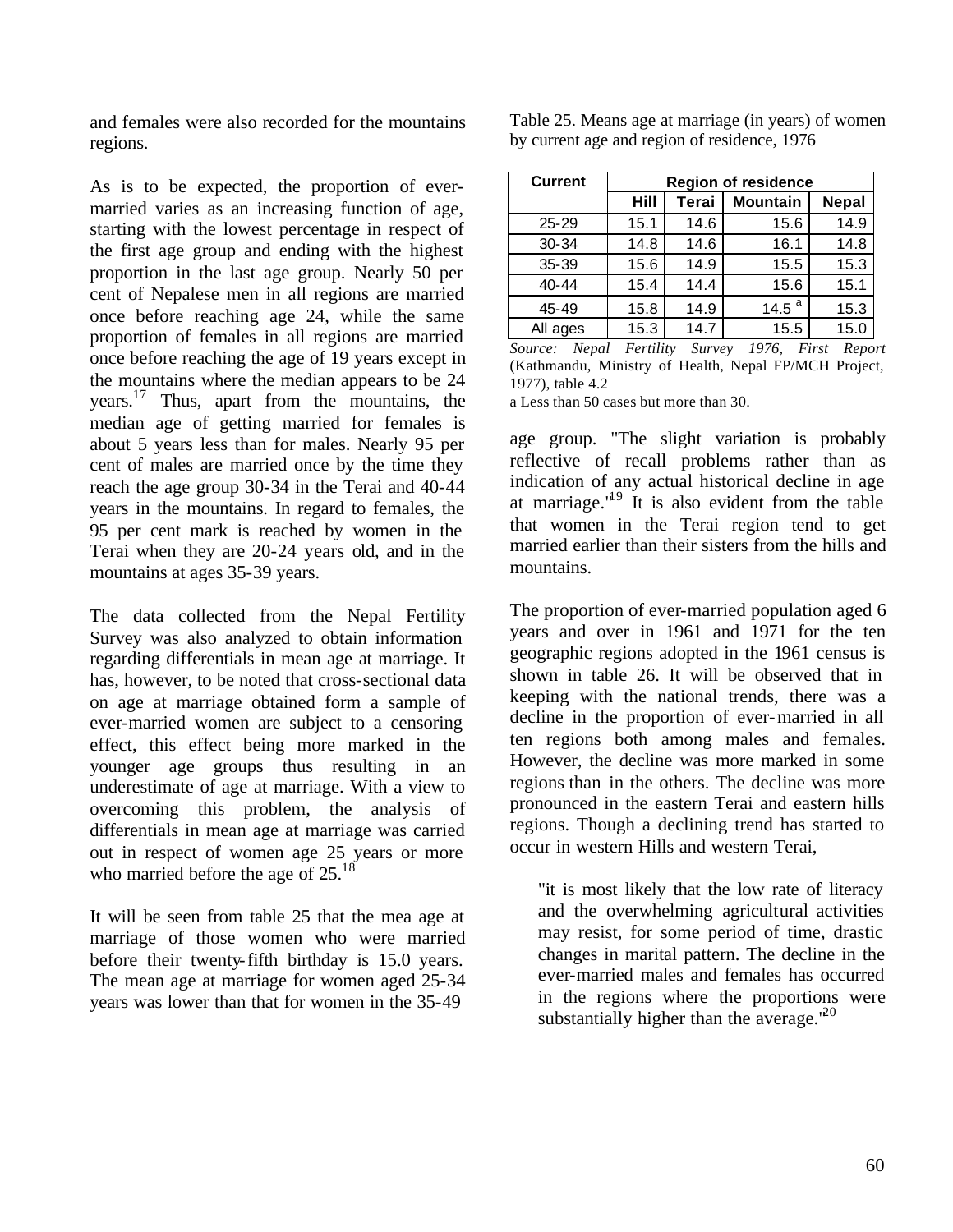| <b>Region</b>       |              | 1961 $a$       | 1971         |                | Percentage<br>change |                |  |
|---------------------|--------------|----------------|--------------|----------------|----------------------|----------------|--|
|                     | <b>Males</b> | <b>Females</b> | <b>Males</b> | <b>Females</b> | <b>Males</b>         | <b>Females</b> |  |
| Eastern hills       | 57.2         | 69.0           | 51.8         | 63.0           | $-9.4$               | $-8.7$         |  |
| Eastern inner terai | 57.5         | 70.5           | 55.6         | 67.0           | $-3.3$               | $-5.0$         |  |
| Eastern terai       | 68.2         | 80.3           | 58.0         | 74.9           | $-15.0$              | $-6.7$         |  |
| Kathmandu valley    | 57.8         | 68.6           | 54.9         | 64.3           | $-5.0$               | $-6.3$         |  |
| Western hills       | 55.6         | 72.0           | 55.1         | 68.0           | $-0.9$               | $-5.6$         |  |
| Far western hills   | 60.2         | 73.0           | 58.4         | 69.1           | $-3.0$               | $-5.3$         |  |
| Central inner terai | 60.4         | 70.8           | 58.4         | 68.8           | $-3.3$               | $-2.8$         |  |
| Western inner terai | 60.3         | 68.4           | 57.3         | 66.3           | $-5.0$               | $-3.1$         |  |
| Western terai       | 74.4         | 82.8           | 72.2         | 81.8           | $-2.9$               | $-1.2$         |  |
| Far western terai   | 64.4         | 76.0           | 60.7         | 71.2           | $-5.8$               | $-6.3$         |  |
| Nepal               | 61.1         | 73.9           | 59.0         | 70.2           | $-3.4$               | $-5.0$         |  |

Table 26. Proportion of ever-married population 6 years and over by region and sex, 1961 and 1971

*Source:* Computed from data given in table 7 in volume 3, part 6 of 1961 census, and table 15 in volume 1 of 1971 census.

### 6. *Other Differentials*

The proportionate distribution of ever-married population by age, sex, literacy status and urbanrural residence for 1961 is given in table 27. It will be observed that the over-all proportions of ever-married are higher in the rural than in urban areas for both males and females. These differences are more marked particularly at the younger ages, particularly 10-14, 15-19 and 30- 34 years. It is also evident from the table that at the younger ages, the proportions of ever-married females are much higher than the corresponding proportions for males in both urban and rural areas. The substantial differences in proportions of ever-married between urban and rural areas may be due to the fact that in urban areas the literacy rtes are much higher than in rural areas. Also, in the rural areas, female labour is no less important than male labour.

The differentials in marital status composition by literacy status are also quite significant for young females, particularly those aged 10 to 24 years. for instance, while the proportion of ever-married literate females aged 15-19 years was 53.6 per cent, the corresponding proportion of illiterate females was 74.5 per cent. Comparison between literate males and literate females indicates that the former tended to postpone marriage to a greater extent than the latter. This is evident from the fact that the ever-married proportions for literate males at ages 15-29 years are significantly lower than those for literate females at these ages. After age 35, the proportions of ever-married literate males are higher than the corresponding female proportions. Wide variations also exist in the proportions of ever-married females who are literate and those who are illiterate, the proportions for illiterate females being higher than those for literate females at all ages.

In the case of males, the over-all proportion for the literate is lower than that for the illiterate; however, at ages 10-44 years, the literates have higher proportions than the illiterates. It is alos interesting to note that when marital distributions are standardized on the basis of the age structure of the population for the country as a whole, the standardized rates for ever-married literate males are higher than those for illiterate males. In this respect, the economic factor appears to play an important role in that a literate male has a better opportunity of earning a higher income and thus will get married earlier than the illiterate of the same age.

The standardized ever-married rates for all males and females aged 15 years and over show that the literates among both sexes have lower married rates than the illiterate females but higher rates than the illiterate males.